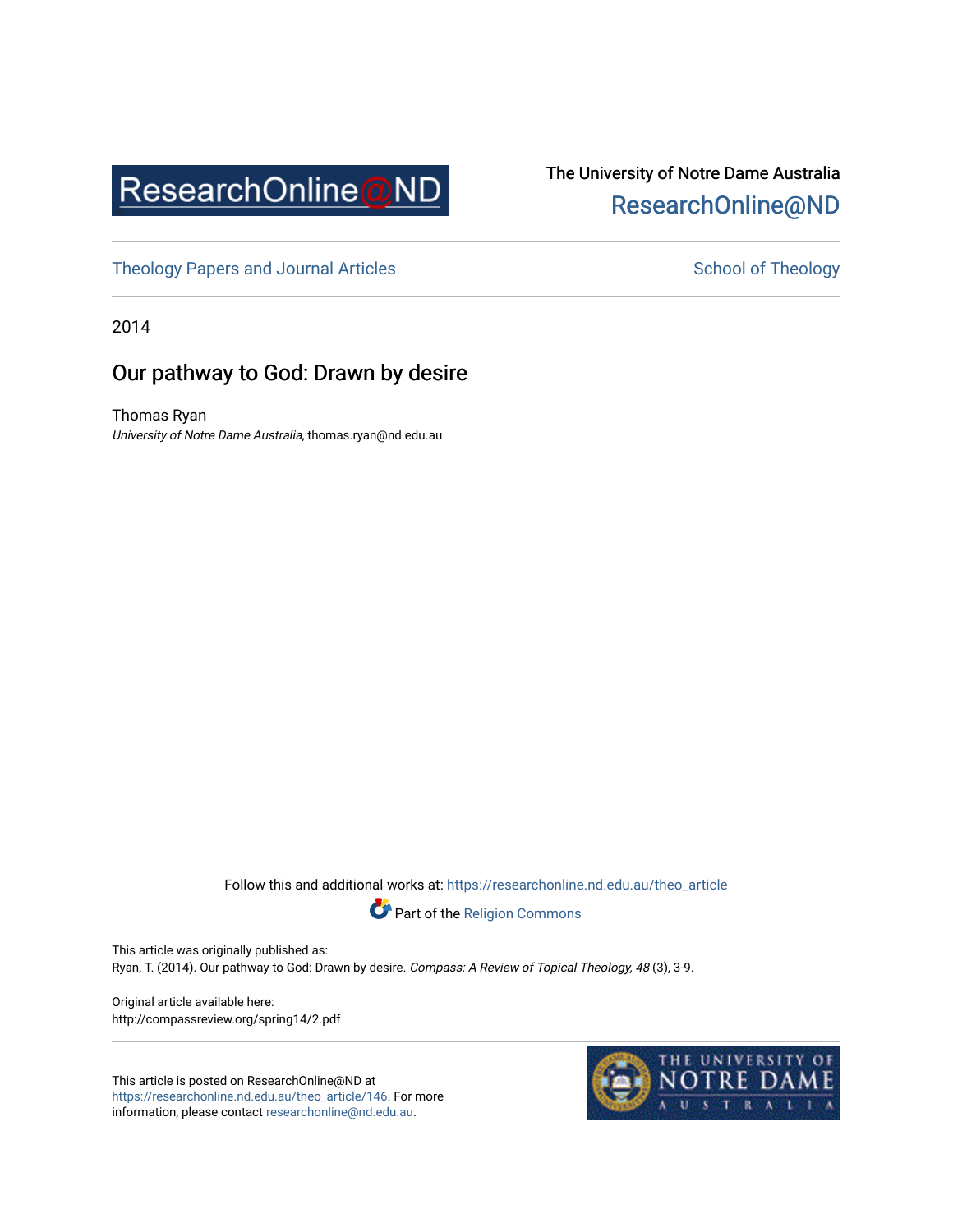# **OUR PATHWAY TO GOD: DRAWN BY DESIRE**

#### **TOM RYAN**

 $\prod_{\text{thou}}$ N 1942 AT OXFORD, in a sermon *The Weight of Glory,* CS Lewis began: 'If you asked twenty good men today what they thought to be the highest of the virtues, nineteen of them would reply, Unselfishness'. He went on to say that if they had asked the early Christians, they would have replied, 'Love'.

A negative term has replaced a positive one. Lewis points out that the Gospels have lots to say about self-denial but not for its own sake. We take up our cross to follow Jesus who is the Way, the Truth and the Life. The call to discipleship is His answer to our craving for happiness.

And so, continues Lewis, in nearly every description of the goal of walking with Jesus, there is an appeal to *desire*. Perhaps, lurking in the background, yearning for happiness, and even more, enjoying it, is not Christian. Lewis rejects this firmly as more Stoic than Christian.

Lewis continues. If we consider the staggering and unblushing nature of the rewards promised in the Gospels

…it would seem that Our Lord finds our desires not too strong but too weak. We are halfhearted creatures, fooling about with drink and sex and ambition when infinite joy is offered us, like an ignorant child who wants to go on making mud pies in a slum because he cannot imagine what is meant by the offer of a holiday at the sea. We are far too easily pleased.<sup>1</sup>

Lewis is right on two scores. First, we can too quickly settle for second (or third) best. Second, it is desire that drives and animates our lives and, more specifically, the spiritual quest. What insight, then, does our Christian tradition, past and present, offer us about yearning and desire?

#### *Our Desire*

Desire has many faces—from the life-giving and uplifting to the dark and destructive. The struggle to sort them out is part of the human story, one mirrored in the Jewish and Christian Scriptures. Desire's impact (together with a range of human emotions) on our relationship with God is mirrored most strikingly in the Psalms. For instance, there is a persistent use of the metaphor of thirst. Our desire for what ultimately (and completely) satisfies us is like the 'deer that yearns for running streams.' Alternatively, we pray in Ps. 62:

O God, you are my God, for you I long, For you my soul is thirsting. My body pines for you, like a dry, weary land without water.

So, too, in the Church's prayer we find, now at the interpersonal level,

> It were my soul's desire To see the face of God; It were my soul's desire To rest in his abode.

*—Hymn for Morning Prayer Saturday Week 1*

Underlying all this is a central thread. It is the desire for 'I know-not-what', for something *more*. Conn argues that the most fundamental human desire is for transcendence, or rather, self-transcendence, in our relationships with the world, other people and God.<sup>2</sup> This entails the impulse to understand the *experience of mystery* (of life and creation). This quest revolves around the big questions: about identity (who are we?), origins (where do we come from?) and destiny (where are we going?). At the same time, we are drawn to probe the *mystery of experience* (what happens to our awareness and attitudes when we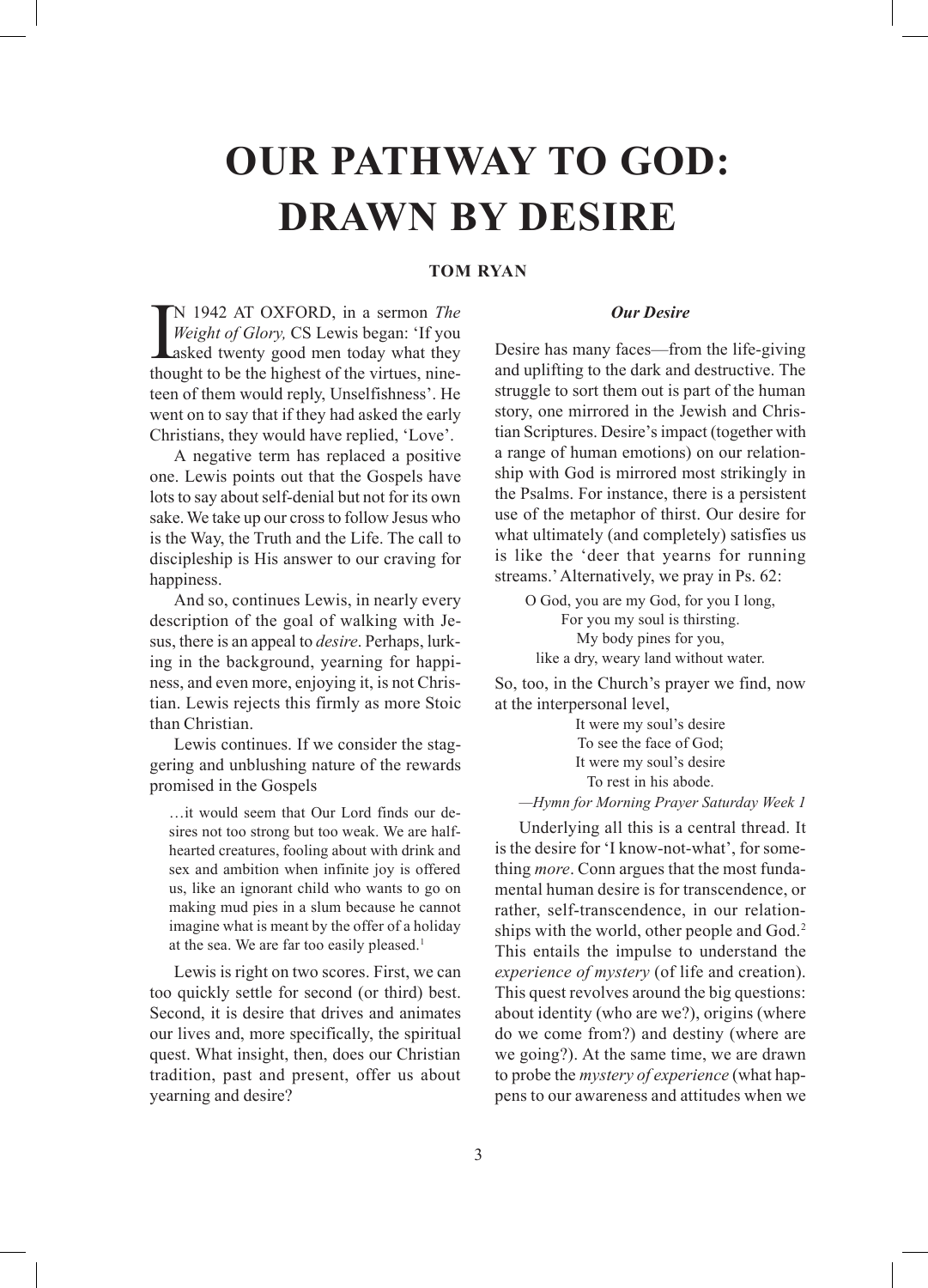#### COMPASS

engage with the realm of mystery?). Thomas Aquinas said that, hidden in this yearning to understand, especially in wanting to be happy, is the desire for God.

We cannot, then, escape the questions: what do I really desire? what drives my life? Or, to paraphrase Jesus' words, who or what have I set my heart on? Ultimately, all human beings long for happiness. To have my deepest desires satisfied is central to God's relationship with us. Hence, we should take seriously Jesus' words to the blind Bartimaeus: 'What do you want me to do for you?' This question is emblematic of the human quest for meaning.

It is through desire, then, that God draws us, almost in spite of ourselves, to Himself, to where we are meant to me. Desire underpins Jesus' call to ask so as to receive, to seek and find, to knock for the door to be opened. Desire, then, implies that we are not complete yet it opens us to possibilities in the future.

Evelyn Underhill, the Anglican spiritual writer, is helpful here. For her, the human being, special and unique in creation, is open to receiving God (*capax dei* – a term used in the Christian spiritual tradition). She sees the religious urge to have a relationship with the Real, with mystery, with the transcendent, as a universal phenomenon.<sup>3</sup> It is marked by two forms of desire: human yearning for Reality (God) and, alternatively (and more importantly), God's desire to reach out to us.<sup>4</sup> The divine purpose (Absolute Will and love) revolves around this double movement.

Further, Underhill's imagery is such that the divine Spirit draws us to the Real, as a magnet, in sustaining our desire to engage and respond to mystery. Again, the driving force of the spiritual journey is not human effort. It is rather God who first seeks us out and desires to have a relationship with us. In all her writing, desire is central for Underhill (and the spiritual tradition)<sup>5</sup>. The magnet seems, for her, to be a root metaphor for desire working in creation and especially between the Spirit and the human being.<sup>6</sup>



*Tom Ryan, a Marist priest, is an Honorary Fellow of the Australian Catholic University and an Adjunct Associate Professor of the University of Notre Dame Australia.*

Underhill's approach mirrors Paul's—his vision of Creation as 'eagerly waiting', 'hoping', 'groaning' to be freed and to achieve its purpose (Romans Ch 8). The cosmos is drawn by desire. God attracts humankind through the urge to understand and engage with 'the more', to probe both the experience of mystery and the mystery of experience. Desire is the powerful undertow which is the heartbeat of creation.

#### *God's Desire*

But desire does not only impel us and the created universe. As Underhill implies, it is at the heart of God. In his discussion, Denys Turner cites the writings of the Pseudo-Denis who sees creation in terms of an explosion of divine *eros.* God's longing to share his life, goodness and love overflows in a surge of 'ecstatic energy'. This is a God who is 'beside himself' in love.7 John speaks of the 'love that the Father has lavished on us' in Jesus, most of all in his death and resurrection (1 Jn. 3:1). Hence, the yearning to see God's face in the hymn cited above is fulfilled: 'to have seen me is to have seen the Father' (John 14:9).

Take the title of William Barry SJ's book *God's Passionate Desire and Our Response*. Perhaps the same hesitation about desire as part of our divinely wrought humanity makes us uncomfortable with the idea of desire in God. A God who is passionate can suggest being out of control, even obsessive. There is also implied something of the erotic in God. Yet, if we image God in our humanity, our deep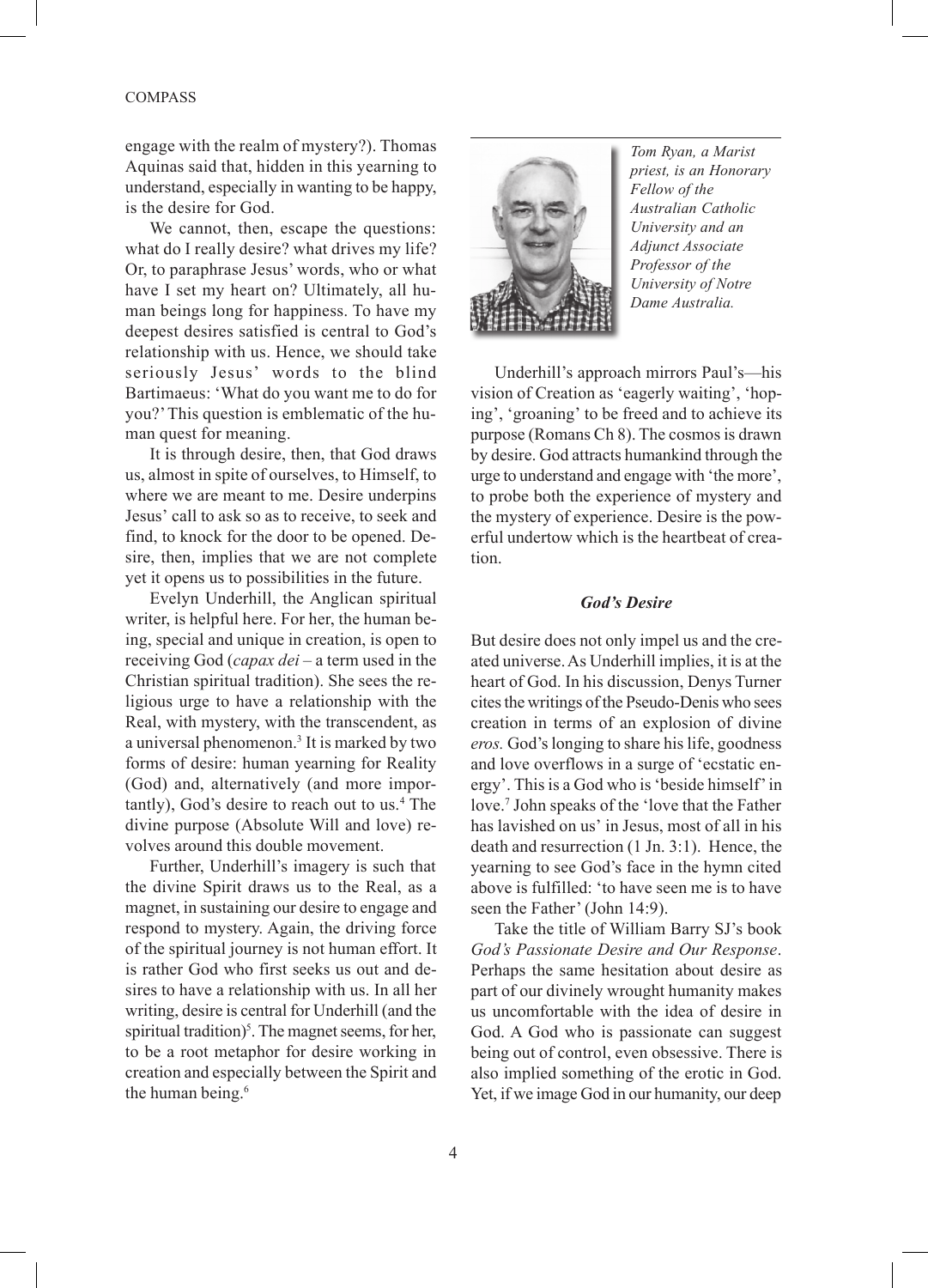emotions and our sexuality are integral to this.

Consider the images used of God in Scripture as the lover in relation to the beloved: in the *Song of Songs*, as flirting and playful interfused with absence and longing; in the Prophets, as a jealous lover, as moved to anger when rebuffed or when God's loved ones are threatened, harmed or, with the poor, ignored. Jesus of the Gospels feels deeply—he weeps, is angry, afraid, flooded with compassion, speaks of his longings (concerning the Father or Jerusalem) and, at times, is overwhelmed with love and joy.

As noted earlier, there are many forms or desire as they are many faces to love. Desire is particularly associated with eros-love, with our capacity to love truly with 'focused attention and a quality of dedication that is deeper than duty or will-power'.8 Helpful here is Edward Vacek's distinction between the three classic forms of love by the phrase 'for the sake of.' We may love the beloved (1) for the sake of the beloved (*agape*), (2) for our own sake (*eros),* or (3) for the sake of the relationship we have with the beloved (*philia*). While *agape* (or charity) is usually regarded as '*the* distinctively Christian form of love', all three may be seen as Christian and as 'forms of cooperating with God'.9

Further, these forms of love are present in God. God's desire and love is (1) for our sakes—self-giving love or *agape*; (2) for God's sake (*eros*)—God as filled with love and ecstatically happy; (3) for friendship's sake (*philia*)—love desires intimacy and union. God's love means that God *does* get carried away, can be 'beside himself' with desire. God wants to share the delight and the mutual abandon of the divine love of the Trinity with us and Creation. Catherine La Cugna sums it up:

The deep yearning and desire for God we find inscribed in our hearts is more intelligible if that desire is rooted in the very nature of God, that is, if God yearns for and desires another.<sup>10</sup>

#### *When God's Desire Meets Our Desire*

Our deepest yearning, then, for happiness, or,

ultimately, for union with God, is matched by God's passionate desire that our longings be fulfilled. What happens when our desire and God's desire *meet in the person of Jesus*? Catherine of Siena has a striking comment in her *Dialogue*:

You have nothing infinite except your soul's love and desire

In other words, we have an unlimited capacity to receive God. We see this epitomized in Jesus. In Colossians 2:9; it says:

The full content of divine nature lives in Christ, in his humanity.

We are confronted by this extraordinary mystery. In Jesus, in his humanity and we in ours as creatures, there are no limits to what we can receive of God. We can truly say that there can be infinite depths to our knowing and loving God and to our sharing in God's knowing and loving the divine self. Any obstacles arise from us—from our fears, from our resistances or, in Scriptural terms, from our 'hardness of heart.'

In her quotation above, Catherine of Siena is in good company, that of St Augustine and his probing of the soul's capacity through its desire:

The whole life of a good Christian is a holy desire. What you desire you cannot see yet. But the desire gives you the capacity, so that when it does happen that you see, you may be fulfilled.

Suppose you want to fill some sort of bag, and you know the bulk of what you will be given, you stretch the bag or the sack or the skin or whatever it is...In the same way by delaying the fulfillment of desire God stretches it, by making us desire he expands the soul, and by this expansion he increases its capacity…let us stretch ourselves out towards him so that when he comes he may fill us. 'We shall be like him, for we shall see him as he is.'11

Limitless desire opens us to unlimited love. Paul prays similarly in Ephesians: that 'we are filled with the utter fullness of God.' Like Jesus, and through our union with him, we have to be open to 'receive the Spirit without re-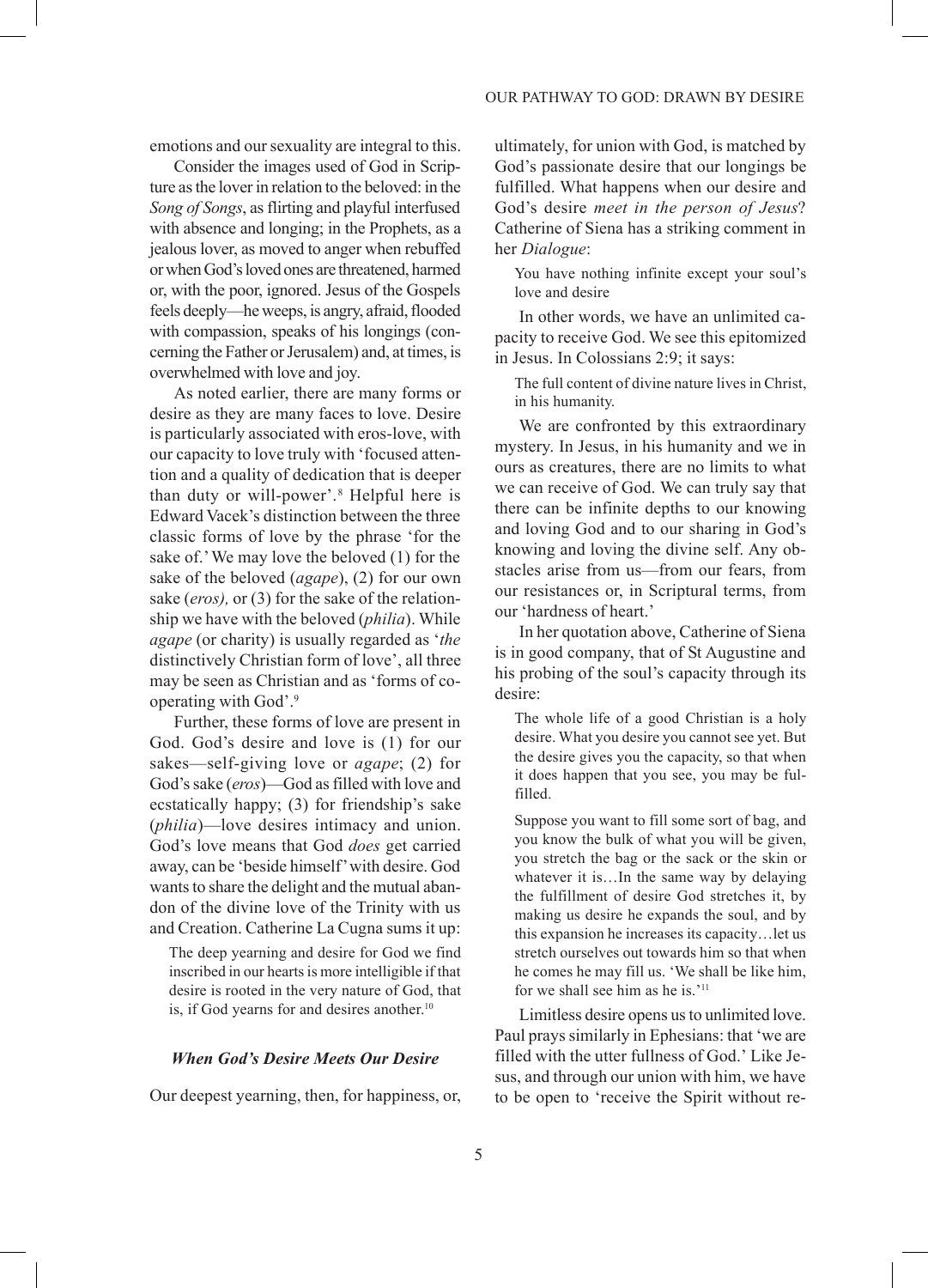#### COMPASS

serve' (John 3:33). Like Mary—we must be empty so that 'what you have said be done to me' (Luke 1:38).

But is this the whole picture? What about the resistances, obstacles and opposition arising from our desires just mentioned?

#### *Desire as Dark, Destructive and our Common Humanity*

While it is true, as Lewis remarked, that we may be 'far too easily pleased', we may also be easily 'deceived' by our desires. Human desire is something ambiguous, with the potential to be either life-giving or destructive. When the latter is the case, we recall the two qualities of evil that emerge (and endure) from distorted desire at work in the account of the Fall in Genesis Ch.3. These are deception (of oneself, of others, of God) and division (within oneself, with others and with God). While, then, given their intensity, our desires can energize and guide us, especially our deepest selves, they can also mislead and divide us, enslave us or 'dissipate our energy'.12 Unlike instincts, desires involve a reflective element. Given their complexity and power, then, we need to attend to and 'befriend' them, including those 'negative', even potentially destructive, ones that disturb or shame us. As Sheldrake points out:

…unless we own our desires in the first place, we will never learn to recognize those that are more fruitful and healthy, let alone how to live out the deepest and truest desires of all.<sup>13</sup>

Clearly, desires need both our attention and our evaluation as to whether they are life-giving, namely with an orientation to what is truly good, to authentic humanity. We must remember also that depth of desires 'is not necessarily the same thing as intensity of feeling'.14 I can feel very angry and, even vengeful, towards someone who has hurt me. While this is normal and natural, it is important that these feelings be named, claimed and tamed.

But they must also be aimed, namely, directed in a constructive way, guided by a

deeper level of our authentic selves 'where the power of forgiveness can be found'. This reflects a pattern noted by Sheldrake that 'our deepest desires move us, to some degree, beyond self-centredness to self-giving…with the growth of the Kingdom of God'. They reflect, then, God's longing for each person and for the world. There is clearly a 'social or collective dimension' to authentic desires.<sup>15</sup>

This social aspect raises another consideration. Desires that enslave or are destructive have traditionally been categorized as the Seven Capital or Deadly Sins. This description is not because they are always grave but because they can easily be the sources or roots of other sins or of vices—habitual dispositions to sin. Their description is normally a variation of the term 'inordinate desire' within a generally individualistic approach to the spiritual/moral life.16 For all that, advances in psychology since Freud have made us more aware of the impact of unconscious motivation on our conscious life and decisions.

More recent developments have led to a greater consciousness of the extent to which social and cultural influences shape us as beings of desire. Theologians and spiritual writers have drawn on the insights of René Girard and his analysis of the imitative or 'mimetic' nature of desire.17 In essence, our desires reflect and are shaped by our social and cultural environment. For instance, parents know only too well what it is like when children begin to fight over a toy. If one child wants the toy, it immediately makes it more desirable for the other child. The roots of desire, then, are not so much in the object, or in ourselves, but are 'interpersonal'.

When internalized, this pattern of copying the desires of others can see others as rivals in competition for something prized. Robert Doran sums it up: 'Imitative desire, wherever it occurs, is always a desire to *be* another because of the radical insufficiency of one's own very being'.18 For Girard, this form of rejection of who or what one is, a desire to be other than oneself is a 'metaphysical desire' or 'a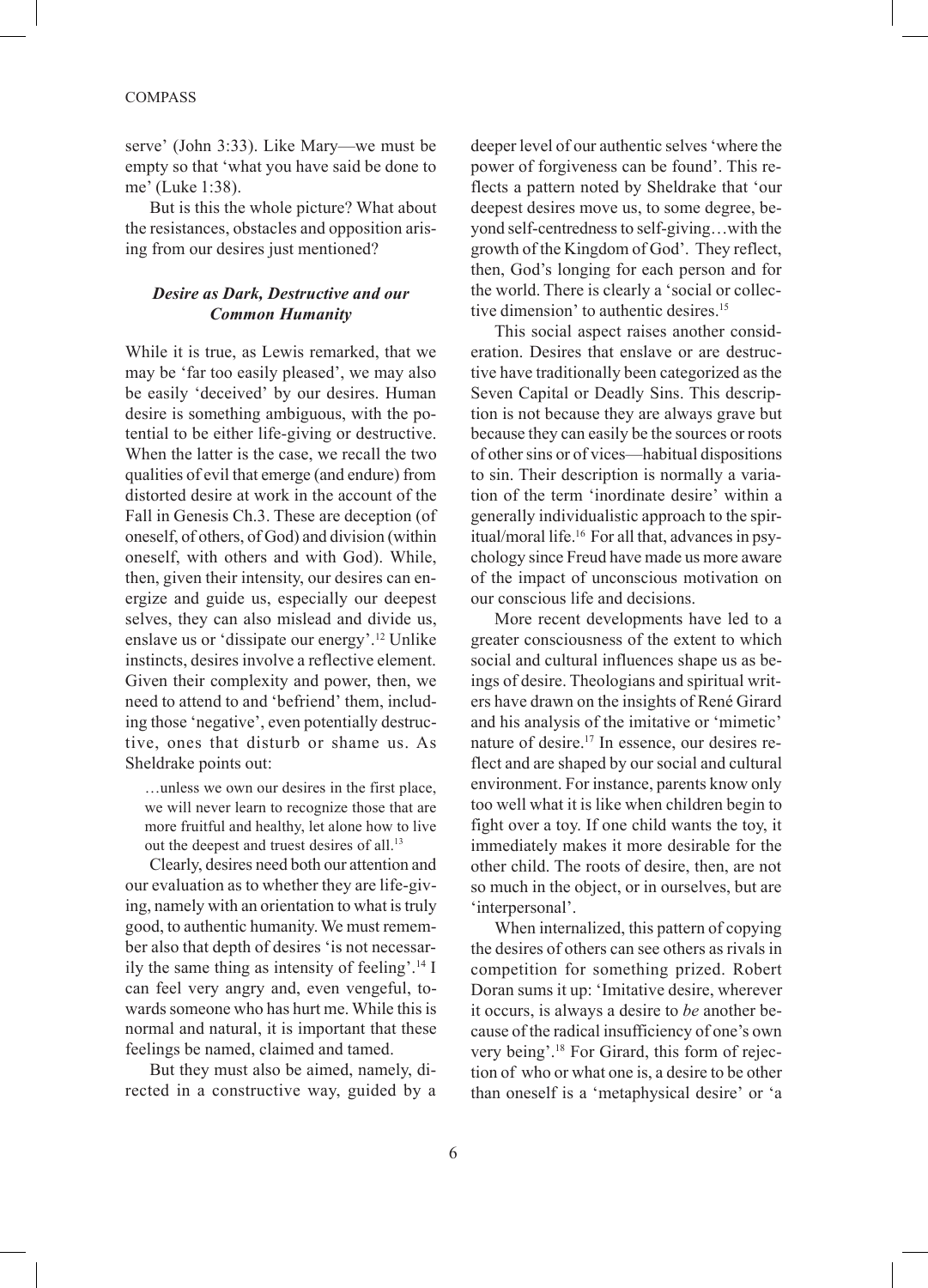will to self-destruction' that reveals 'a radical ontological sickness at the core of mimetic desire'.19

Despite this distorted form of mimesis, Girard's construal of desire indicates that human identity depends on relationality and that 'human beings seek to build identity by satisfying an existential yearning (or lack) that underlies desire'. Inherent in desire, then, as Hodge points out, is transcendence, that humans are oriented beyond themselves towards a 'higher plane of mimetic and spiritual fulfillment in unity and reconciliation with the Other, and so, all others'.20

From these considerations, Ormerod highlights three things that have bearing on the reflective and evaluative imperative surrounding desire and its authenticity. First, we are not originators of our desires but shaped by our cultural and social contexts. Second, far from our spontaneous desires reflecting our true selves, Ormerod reminds us 'to most of us most of the time, the origin and direction of our desires is hidden from us'. Third, our desires are not the end of a process in expressing our deepest and truest selves. Rather, they are the starting point to which we must attend, about which we must ask questions, weigh up and make judgments.<sup>21</sup>

This brings us to our final consideration: how does the redemptive action of Christ transform the pattern of mimetic desire and its impact on individuals, societies and cultures? How is the yearning for transcendence within desire reclaimed and harnessed?

#### *The Risen Jesus: Transformation of Desire*

As noted earlier, for Girard, at the very core of mimetic desire, there lies a 'radical ontological sickness' which, observes Ormerod, is 'not unlike or unrelated to the notion of original sin'.22 In relation to Concupiscence or the disordering of desire, Girard's account of internal mimesis through the mediation of society and culture 'helps us appreciate the ways in which the desires of others shape our desires without any decision or responsibility on our part'.23 How, then, can we be healed of this deep ontological malady of desire?

Ormerod, building on Doran, suggests this occurs through the process of 'positive mimesis' through the social and cultural mediation of grace. 'Grace conceived as interiority involves a shift in affectivity, a realignment of my desiring, a turning of the heart's desires to the things of God'.<sup>24</sup>

Such a process is associated in the spiritual tradition with the imitation of Christ and the saints. More foundationally, it occurs through identification with Christ in a shared life and in the formative impact of the Church's liturgical and sacramental life. The ecclesial community, then, can practice and model 'positive forms of mimetic relationality'.25 This reminds us of two things. The transformation of our affectivity as an aspect of deification is primarily the work of God and not of our efforts. Second, while acknowledging this, the transformation of desire is still a collaborative process. We are responsible for our deliberations and decisions in the exercise of our affective life.

In relation to personal affectivity, Sebastian Moore can be helpful. Girard's exposition of 'metaphysical desire' as an 'ontological sickness' revolves around the formative role of society and culture on the individual's affective life resulting in a distorted sense of oneself. It is a weakness that 'undermines us' creating what Sebastian Moore refers to as 'an 'inner wobble', a weakened sense of our own worth, which inclines us, with statistical inevitability, to sin'.26

Moore sees the human person as a being of desire. We desire because we are desirable, from those feelings of self-esteem at the very core of our being. This underpins the urge to reach out to the horizon of mystery, for intimacy with others and with an 'Other', in an attitude of complete trust. The historical and anthropological context of this process from infancy involves a separation from one's mother and the push to be involved in the wider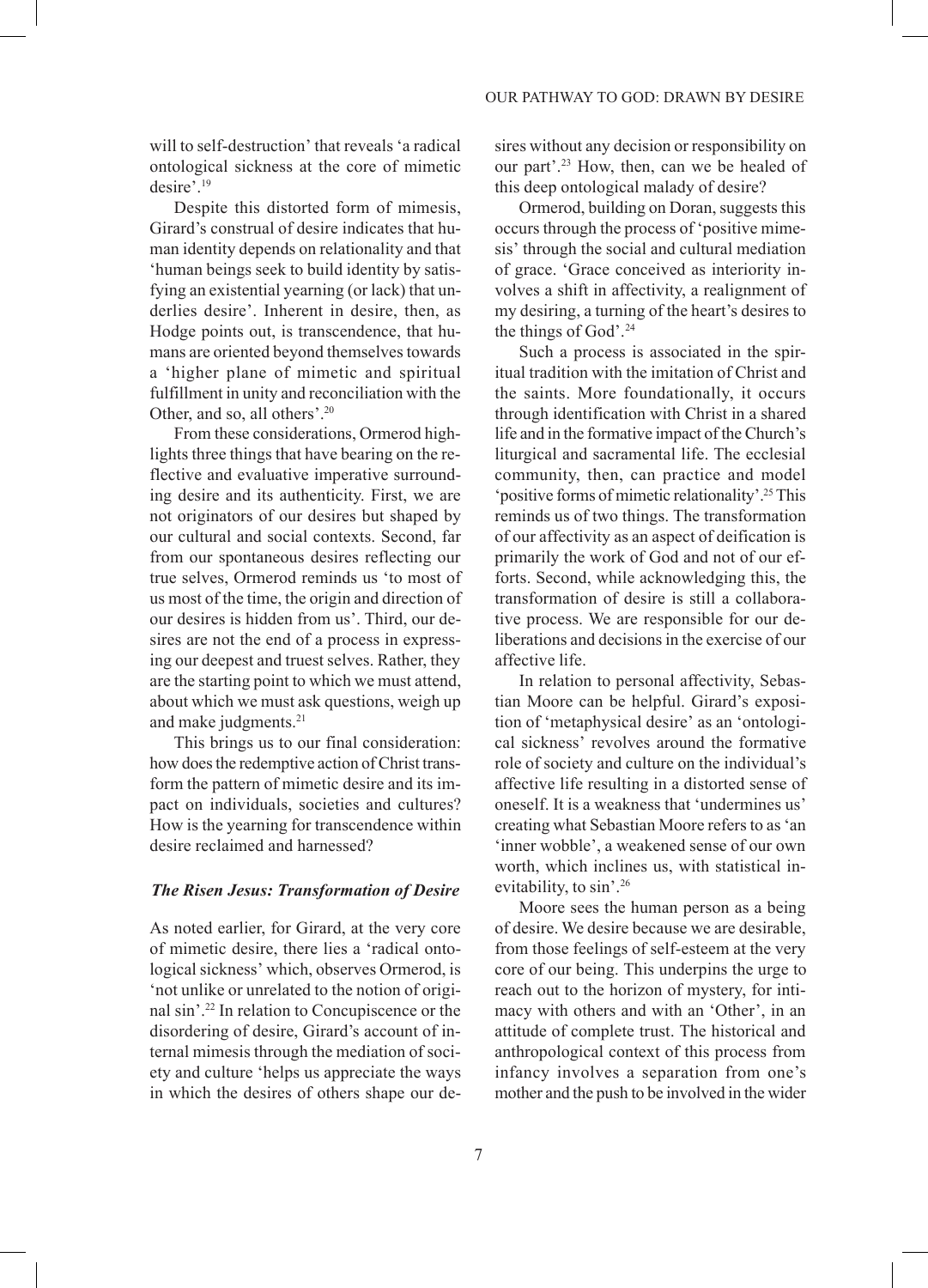#### COMPASS

world. Negotiating all this generates a deep uncertainty in us about whether our deepest desires can be trusted. For Moore, Original Sin is one's hesitancy to accept one's deep lovability and to trust the impulse to reach out for full intimacy, 'to become the desired of God'.<sup>27</sup> It is a profound resistance to growth manifest particularly in fear. One feels caught between being a self (separate) and being in intimacy (communion).

Moore argues that, through the Abba experience of being totally loved and desirable, Jesus does not experience the tension between his desiring, separate self and his desire for communion. According to Moore, during his ministry, Jesus awoke indirectly in people, especially his disciples, a sense of being desirable and lovable, through his teaching, deeds and interactions with them. In giving them new hope, he was creating the Kingdom of God. But with his death, this hope collapsed. Moore argues that Jesus' encounters with his disciples after his Resurrection effect a divine awakening. But now God is known directly. There is an immediate arousal and awareness of a sense of being desirable by the One who desires us into existence. It is done through Jesus present in their midst.

What are the fruits of this for the desires and affective life of the early disciples, and ultimately, for ourselves? First, their shared experience of Jesus as Spirit-giving brings a peace beyond understanding and a restoration of primordial communion of the self and the world. Second, the symbol of this transformation of desire is the cross. As Moore notes:

What we learn from the cross is the difference between liberation *from* desire (the latter equated with the insatiable self-promoting ego) and liberation *of* desire from the chains of my customary ways of thinking about myself.28

Real desire is to be 'more and more myself' done in relatedness to 'everything and everyone in the mystery, trying to realize myself. Desire is love trying to happen. It is love that permeates all the universe, trying to happen to me'.29

Third, the experience of the Spirit's interior transformation is the gift of the New Covenant, fulfilling the promise of a 'new heart and a new spirit' adumbrated in Jeremiah 31 and Ezekiel 36. This has three effects. There is an interior divine influence modifying the 'heart' understood in the Hebrew sense of the moral core of the person involving understanding (beliefs), will (commitments) and affections (attitudes, dispositions and responses). Second, the indwelling Spirit gives a new energy and power to humanity to realize the plans of God. Third, the Risen Jesus' presence in his community points to a reconciliation of the unresolved tension of the inner/outer dimensions of experience, of the relationship between the personal and the communal and a, finally, clarification of what is authentic and inauthentic in a way of life centered on God revealed in Jesus.

#### *Final Thoughts*

We are drawn by desire to God? True, but desire, as we have seen, is multi-faceted and complex. Varied though desire might be, we return to the magnet as a telling if not a controlling metaphor.

Augustine, in his *Confessions,* acknowledges that our hearts are restless and will not rest until they rest in God. In his book *On Religion,* John Caputo suggests 'impudently', that this could be interpreted as saying that 'we are all a little unhinged'.30 We are driven hither and thither by one desire after another, sometimes by a smorgasbord of desires at once. How do we bind them together and give them a clear direction? For Augustine, we shall not get any peace until we 'rest' in God, 'the name of what we love and desire'.31 It is encapsulated in the words that life consists in loving God, 'obeying his voice, clinging to him' (Deut. 30:20). The magnet has locked into the object of its desire.

So we need to join St. Anselm in the  $11<sup>th</sup>$ century at his *prie-dieu* as he starts his *Proslogion*. Before engaging in theology, he